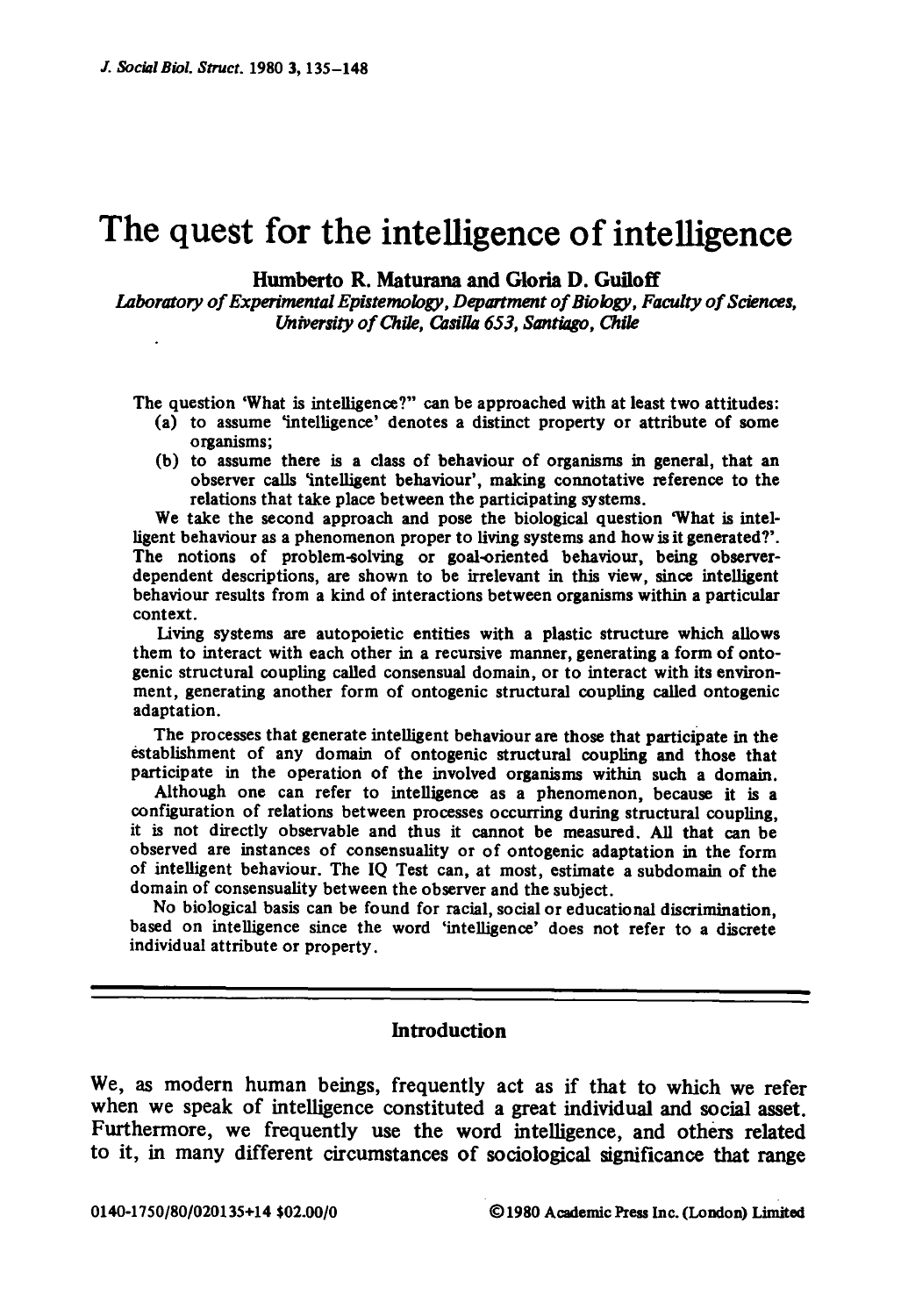from class discrimination to international politics. The following sentences are examples of this.

- (i) He is very intelligent; he has solved all the problems in physics with the greatest ease.
- (ii) The conduct of this animal is only instinctive, it is not a case of intelligent behaviour.
- (iii) I wonder if the plastic conduct of this automaton is a case of artificial intelligence.
- (iv) He dealt with the internal disagreements in his party with tact and intelligence.
- (v) Their behaviour reveals some recent intelligence between them.
- (vi) How did he become so prosperous when I know that he is not intelligent? His IQ is only 100.
- (vii) This is a problem of foreign intelligence.

In all these statements the words intelligence or intelligent are used either to qualify a certain kind of behaviour (which would otherwise be denoted as intelligent behaviour), or to refer to a property that is implicitly assumed to be present in different degree or quantity in the different actors of the referred conduct. Yet, the question of which is the phenomenon that one connotes by speaking of intelligence, or by pointing to an intelligent behaviour, that would allow us to understand the many uses of this word in human and technical affairs, as far as we know, remains open, and the decision of whether a given mechanical behaviour is or is not comparable to animal intelligent behaviour is still, mostly, a matter of taste or preference.

Our purpose in this article is to shed some light into this subject by asking precisely this last question: To what biological phenomenon are we referring when we speak of intelligence or denote a case of intelligent behaviour? Furthermore, we ask this question in the biological domain because it is in this domain where the question first arises associated to human activities, and any reference to machines is necessarily secondary to the human experience.

# What is intelligence as a phenomenon in living systems?

This question can be approached in at least two different ways that imply two different attitudes with respect to what would constitute an adequate answer. They are the following.

(1) One approach is to assume that the word intelligence denotes a distinct property or attribute that some organisms have as individuals, and which can be detected, grasped or abstracted, by observing the form of what an observer would call their intelligent behaviour. This is what one usually implies if one says that intelligence is the capacity to solve problems or to grasp the meaning of a situation and handle it in an adequate manner. Accordingly the question *What is intelligence?* should be answered by proposing a characterization of this property or attribute in terms of the features that must be exhibited, or of the relations that must be embodied, in the performance of an intelligent behaviour by an individual; and, therefore, the attempt to explain how an intelligent system operates must go through the specification of what constitutes a problem to be solved as the object of an intelligent action, and through the specification of what constitutes a procedure to solve it as the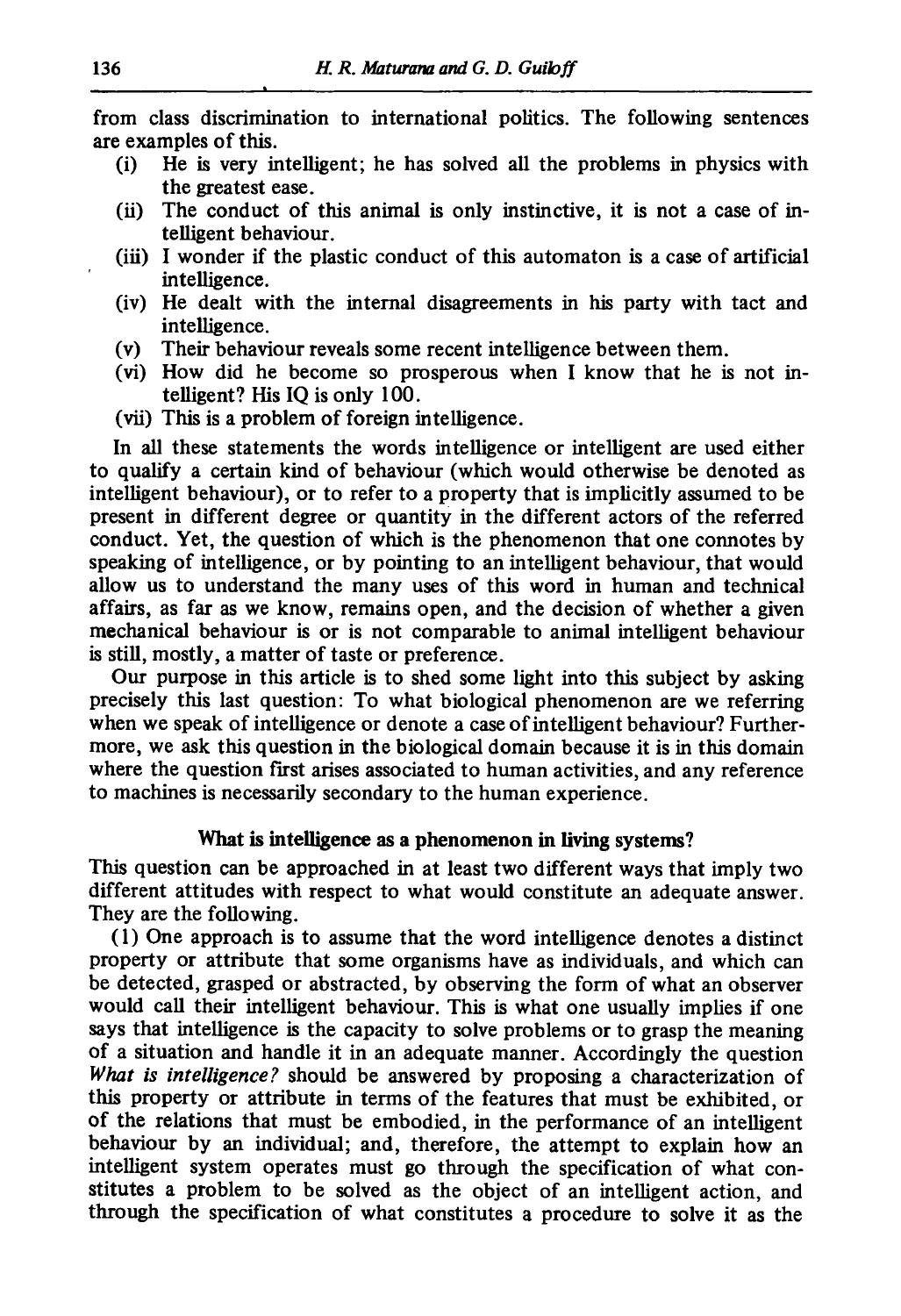realization of the intelligent action.

In this approach it is the individual who has the property of intelligence, with constitutive independency of the situation that reveals it: if a given conduct does not exhibit the proper features, or does not embody the prescribed relations with respect to the acting individual, then it is not a case of intelligent behaviour and the subject does not possess intelligen'ce, at least in that situation.

(2) The other approach starts from accepting: (i), that there is a class of behaviour exhibited by animals in general, and by man in particular, that involves the interactions of two or more organisms or the interactions of an organism and its medium, that an observer calls intelligent behaviour; and (ii), that the word intelligence is used by the observer to make a connotative reference to the relations and changes of relations that take place between the systems participating in this behaviour, without denoting a particular property or attribute of the individual organisms, or without denoting a particular feature of the individual performances. Accordingly, the question What is intelligence? should be transformed into the question *How* is intel*ligent behaviour generated?,* which is a question that should be answered by pointing to the processes that, taking place in the interactions of the living systems, lead to the relational situation that the observer calls intelligent behaviour.

In this approach the notion of problem solving does not enter, because intelligent behaviour is viewed as an expression of a kind of interaction that involves the history of interactions of the participating systems, and not as an action directed towards an object. Therefore, since in this view the problem is the generation of intelligent behaviour, if the mechanism proposed does not generate a conduct that the observer would call intelligent behaviour, then the proposed mechanism must be rejected.

In summary, it is apparent that for both approaches an agreement is needed for the recognition of a case of intelligent behaviour, but it is also apparent that they differ because in the first case intelligent behaviour is viewed as a manifestation of a property of the acting organism, and in the second case intelligent behaviour is viewed as a conduct whose peculiarity consists in that it is enacted in a particular context as a result of a particular history of interactions of the acting organism with other organisms or with its medium.

# Our **approach**

In these circumstances, we prefer the second approach for the following reasons.

(i) *Scientific validation.* We as scientists can only handle structure-specified systems; that is, we can only handle systems whose dynamics of states are, at any instance, specified by their individual structures as a result of the operation of their components. That this is so is apparent because a scientific explanation necessarily consists in the proposition of a model (explanatory hypothesis) that in its operation as a structure-specified (mechanistic) system generates, through the realization of the properties of its components in their neighbourhood relations, the phenomenon to be explained. A proposed explanation which explicitly or implicitly includes the phenomenon to be explained as a feature of the proposed system, is not a scientific explanation.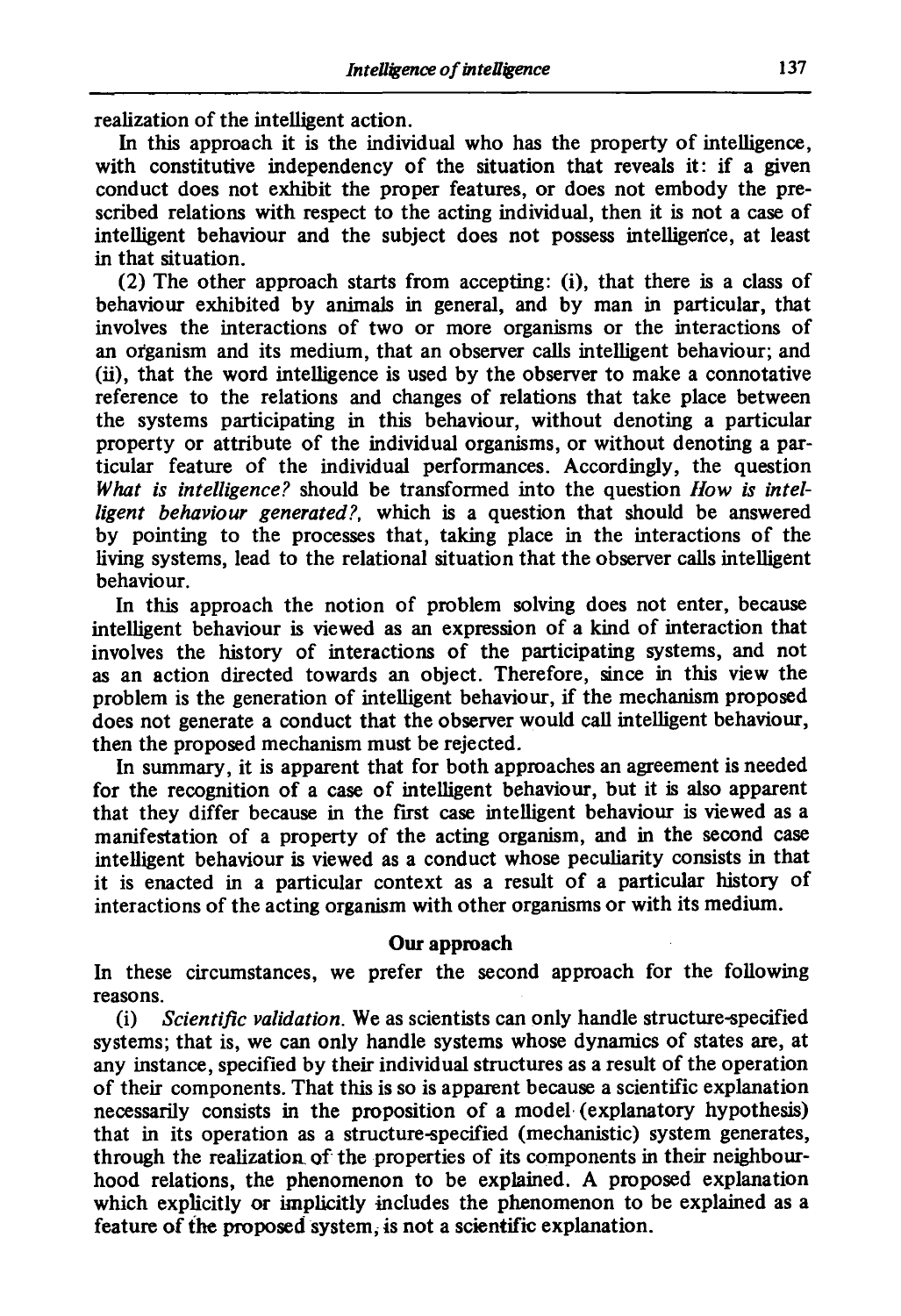(ii) *Structure-specified systems.* A particular structure-specified system is defined as a system of a particular class by an organization which is the set of the relations that define the class to which it belongs, and it is realized by a structure that consists of the components and their relations that concretely constitute it as an entity in the space in which they exist. Accordingly, the relations of the organization are a sub-set of the relations included in the structure. Also accordingly, for a system to maintain its class identity its organization must be an invariant. Therefore, the structure of a system may change without the system losing its class identity as long as the relations of the organization are not destroyed. In these circumstances, an interaction takes place between structure-specified systems only as a result of the interplay of the properties of their components, and it consists in the mutual triggering of structural changes that take place in the interacting systems in a manner specified in each one by the structure which it had at the moment of the interaction.

*(iii) Structural plasticity.* Living systems are structure-specified systems defined as unities by their organization as living systems (autopoietic organization in the physical space; Maturana, 1975). Therefore, in accordance with their being as structure-specified systems, all the changes of state (as structural changes that take place without loss of organization) taking place in them, are specified by their individual structures and not by any external or internal perturbing agent (Maturana, 1978). In other words, the structure of a living system necessarily determines: (a) the domain of transitions of state that it may undergo and, hence, the domain of states that it may adopt at any instance of internal or external perturbation; and, (b) the domain of perturbations (internal or external) that may trigger in it a change of state, by specifying the structure that any operationally independent entity must have in order to interact with it. Therefore, any structural change that a living system may undergo, without disintegrating as a living system, may give rise in it to a change in its domain of states, or to a change in its domain of perturbations or to both. Furthermore, since all the interactions of a living system as a composite entity are necessarily structural, in the sense that they must take place through the operation of the properties of its components (Maturana, 1978), and, since the relations between these components can change or they themselves can undergo structural changes through processes triggered by the play of their properties in the interactions, the interactions of a living system may result in its structural change. If due to the homeostatic operation of the organization (autopoiesis) of the living system these structural changes take place in it without its disintegration (death) as a result of them, then the interactions that trigger them are plastic interactions in which the structural changes are compensated in such a manner that the system continues its life (autopoiesis) in the perturbing medium with a different structure, a changed domain of states and a changed domain of perturbations.

(iv) *Structural coupling.* If a living system undergoes recurrent plastic interactions with entities of its external medium, living or not, and with its own states (its internal medium) along its ontogeny, it undergoes changes in its domain of states and in its domain of perturbations specified by its structure but selected by the interactions. The result is the phenomenon of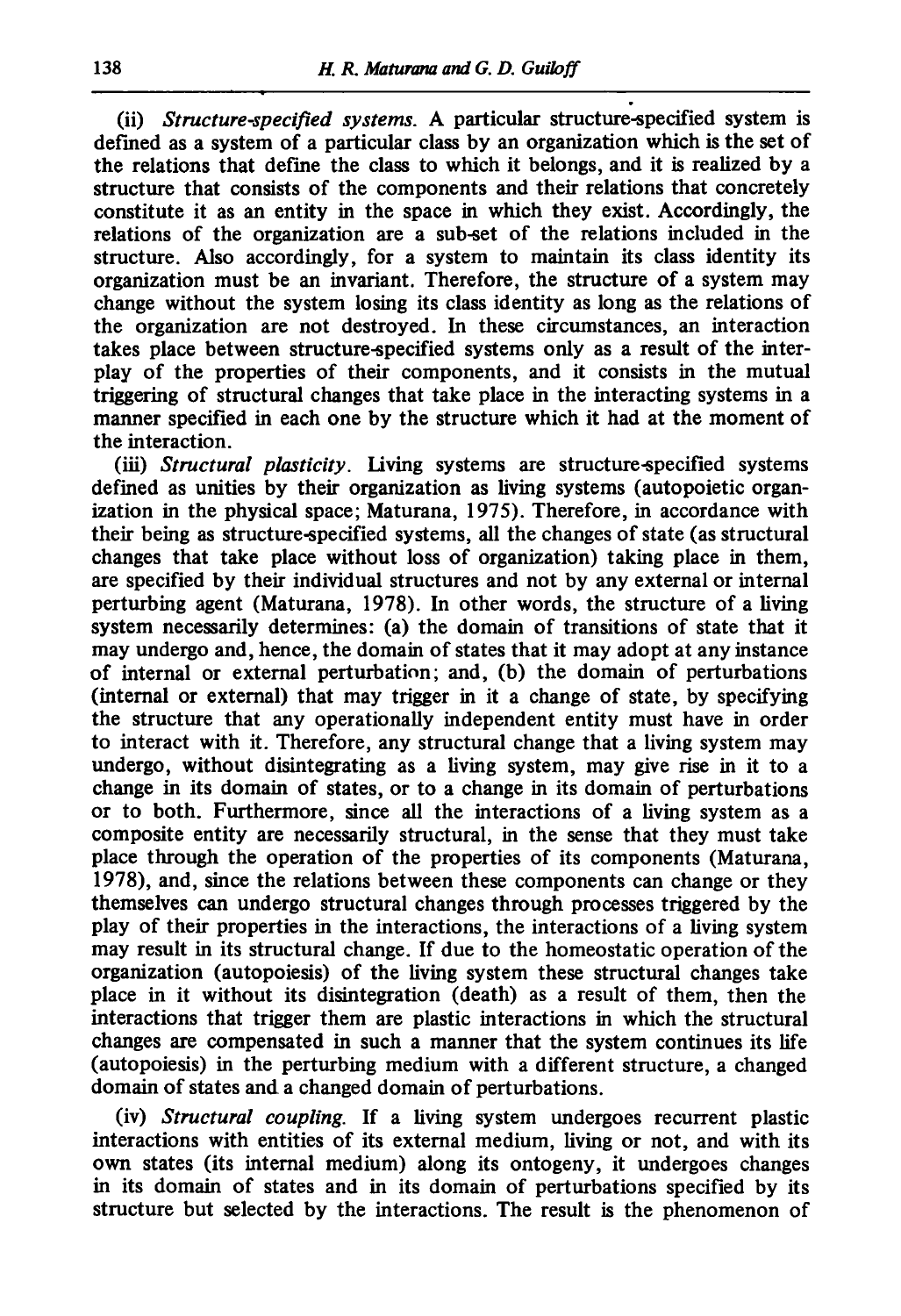structural coupling of the organism to the system or systems which provide the perturbations that trigger its changes of state. In general, when two or more plastic dynamic systems interact recursively under conditions in which their identities are maintained, the process of structural coupling takes place as a process of reciprocal selection of congruent paths of structural changes in the interacting systems which result in the continuous selection in them of congruent dynamics of state. If no structural coupling takes place, the systems separate. If structural coupling takes place then the result may be a domain of interactions which allows for endless recurrent interactions without loss of organization.

The relations that constitute the organization of any particular system that participates in a structural coupling, constitute an effective operational reference for the selection of its path of structural change during the structural coupling because if these relations change the system disintegrates. In the case of living systems, their autopoietic organization constitutes this final reference for structural coupling because anything that violates it results in death. In these circumstances, since the medium (system of perturbations) within which an organism operates selects in it a permitted path of structural change without specifying the structural changes produced, the structural coupling constitutes within the structure of the organism an operational embodiment of its history of interactions.

(v) *Conduct or behaviour.* The interactions in which it is seen to enter as well as the active relations that a living system is seen to adopt while operating (realizing its autopoiesis) within a given context, and which are described by an observer with reference to this context, constitute its conduct or behaviour.

*(vi) Acquired and innate behaviours.* If two living systems have isomorphic structures, then their respective domains of states as well as their respective domains of perturbations are also isomorphic, regardless of whether the structure of one living system was inherited while the structure of the other was acquired during its ontogeny. The result is that these two living systems under isomorphic systems of perturbations undergo isomorphic changes of states that are seen as equivalent conducts by an observer. Therefore, the distinction that we make between instinctive and learned behaviours has significance only if referred to the different origins of the individual structures of the organisms concerned (instinctive if inherited and learned if acquired during ontogeny), and not to the manner in which the structure of an organism determines its behaviour.

*(vii) Instructive versus selective interactions.* As can be seen from (i) and (ii), we answer the general question of whether the structural changes that a system undergoes as a result of an interaction with an independent entity are specified by this independent entity, so that an instructive interaction takes place, or whether they are only selected by it from a domain of possible structural changes that the system may undergo, so that a selective interaction takes place, by claiming that the selective process is the case. Furthermore, we claim that instructive interactions do not take place in the phenomenal domains submittable to scientific inquiry. In fact, if instructive interactions did take place, then we would be in a situation comparable to that of King Midas of Phrygia .who, according to the myth, received from the God Dionysos the gift of the golden touch. Due to this gift whatever King Midas touched became gold, and, whether he liked it or not, henceforth he could not make material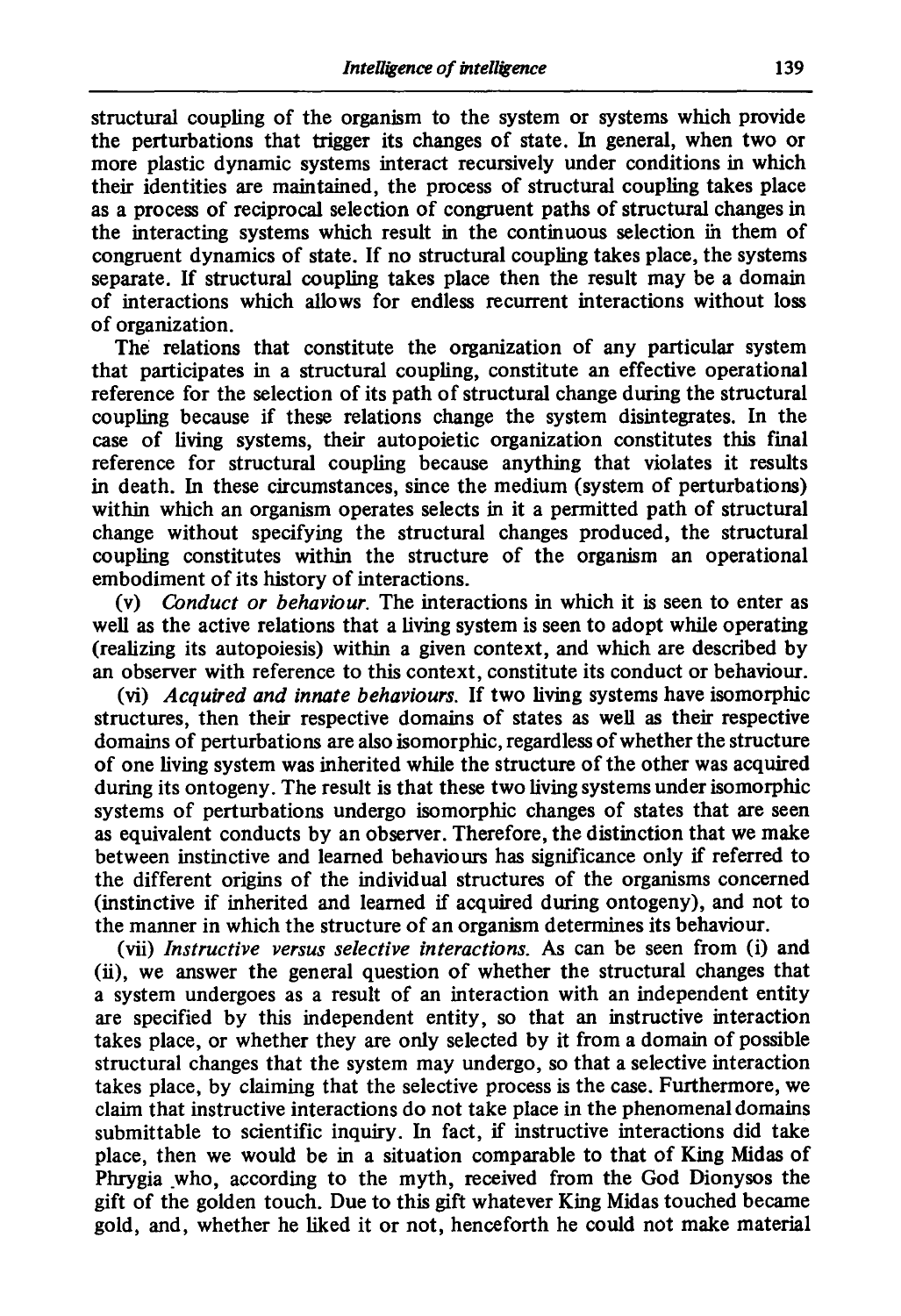distinctions through touch because his touch specified the material nature of the things he touched. If we were endowed with the 'golden touch' science could not exist. Science as a cognitive system can only generate descriptions and statements about structure-specified entities.

*(viii)Problem solving behaviour.* It follows from (i) to (vii) that in a situation in which a living system is seen to interact with independent entities of its medium (whether living or not), and in which an observer would describe the conduct of the living system under his attention as a problem-solving behaviour, the living system necessarily operates specified by its structure and not by the features of the medium that the observer calls 'the problem to be solved'. Accordingly, then, a behaviour that appears to an observer as solving a problem can only be an expression of a previous history of structural coupling (ontogenie adaptation), and not a manifestation of the properties that would have to be admitted if approach (1) were chosen.

(ix) *Relativity of descriptions.* When an observer sees that an animal faces a particular situation without he (the observer) knowing the previous history of interactions of the animal so that he does not know its domain of structural coupling, he may describe the situation as a problem to be solved by the animal. Similarly, an observer can describe *a posteriori* any animal conduct with reference to its out-come as a goal-directed behaviour. Hence, an observer can describe a given sequence of interactions of an animal either as a problemsolving behaviour or as a goal-directed conduct, depending on the perspective from which he makes his description. Yet, to the extent that an observer admits that a given system operates as a structure-specified system, he admits that its internal dynamics is necessarily determined only by neighbourhood relations through the interplay of the properties of its components, and that the final state or goal is necessarily not operative in the actual dynamics of the components of the system. Therefore, because the concept of a structurespecified system does not include any notion of goal or problem-solving, these notions are artifices of a description relative to a reference defined by the observer that makes the description when he (the observer) chooses not to consider the origin of the structures that make possible the observed behaviour.

#### Our proposal

In these circumstances, being our problem the generation of intelligent behaviour, we propose the following.

(i) That the processes that generate intelligent behaviour are those that participate in the establishment of a domain of ontogenic structural coupling between interacting organisms (eonsensual domain) or between an organism and its medium of interactions (ontogenic adaptation), and those that participate in the operation of the involved organisms within such a domain of structural coupling.

(ii) That for an observer, a domain of ontogenic structural coupling of an organism appears as a domain of behaviour that includes conducts acquired by the organism through its interactions with other organisms, with itself, or with its non-living medium, Which he may describe as a domain of coordinated interlocked interactions, that result- from dynamically congruent structures that allow for reciprocal sequential triggering. The biological significance of

*|*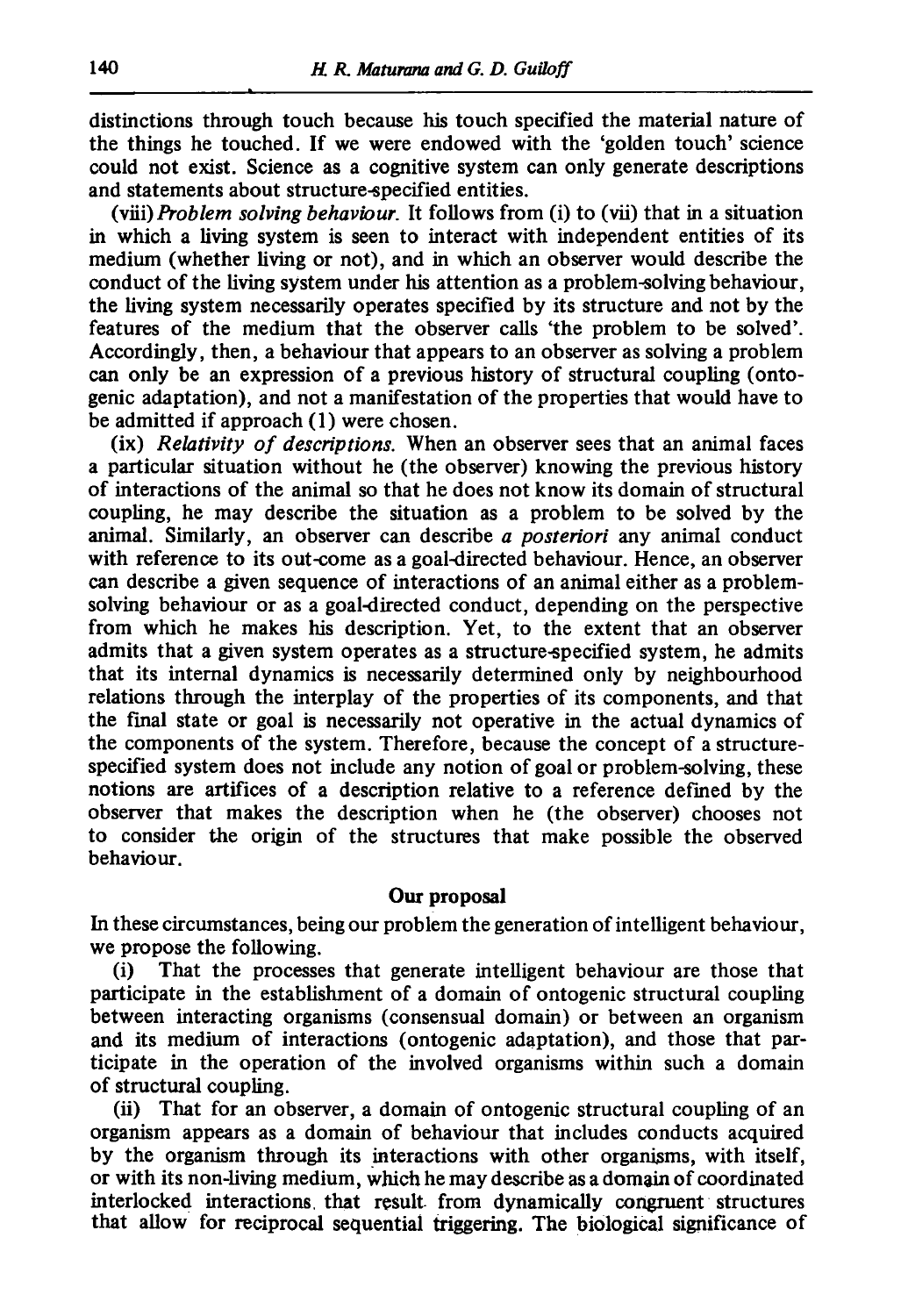these interlocked modes of conduct, that is, their operative effectiveness in the realization of the individual life histories (individual autopoiesis) of the participating living systems, arises in the process of establishment of the ontogenic structural coupling, as a result of the selective reference established by the necessary invariance of the autopoiesis of the participating organism.

(iii) That the biological phenomenon that an observer connotes when speaking of intelligence takes place when and organism establishes a domain of ontogenic structural coupling with other organisms or with its medium, or operates, during its interactions, within a previously established one. We propose, therefore, that the word 'intelligence' makes a connotative reference to this phenomenon which is itself not directly observable and which results from a history of interactions of the organisms and which appears revealed in their structural couplings. We also propose that all that is observable in relation to intelligence are instances of consensuality or of ontogenic adaptation in the form of intelligent behaviour, and we propose that the behaviour of an organism which entails the establishment of, the expansion of, or the operation within a domain of ontogenic structural coupling already established, is that to which we refer to when speaking of intelligent behaviour.

# **General implications**

We want to make explicit the following general implications.

(1) Intelligent behaviour is necessarily always contextual, and the context is defined by the consensual domain, or the domain of ontogenic adaptation, in which it takes place.

(2) Any attempt (by an observer) to measure intelligence in an organism would necessarily result in an estimation of the extent of its participation in the domain of consensus, or in the domain of ontogenic adaptation, that he specifies by accepting or refusing its observed conduct as a case of intelligent behaviour.

(3) Anything that an observer may say about the heritability of intelligence is necessarily a function of what he may say about the heritability of the plastic structures that participate in the structural coupling of the organisms, and which, hence, determine in them the possibility that they may establish consensual domains or domains of ontogenic adaptations, and that they may operate within these.

(4) All the cases in which the word intelligence or its derivatives are used in ordinary daily life in our present western cultural tradition, refer to situations that actually involve the establishment of a domain of ontogenic structural coupling or the operation within such a domain.

(5) All systems that may undergo ontogenic structural coupling are capable of intelligent behaviour. Any restriction of the use of the word intelligence and related ones to a subset of these systems, is justified only by human art.

# **Particular implications**

We want to make explicit the following implications with respect to the identification and measurability of intelligence in man.

(1) If the word intelligence makes connotative reference to the processes through which interacting organisms establish consensual domains or domains of ontogenic adaptation, and operate within them, then one can say that the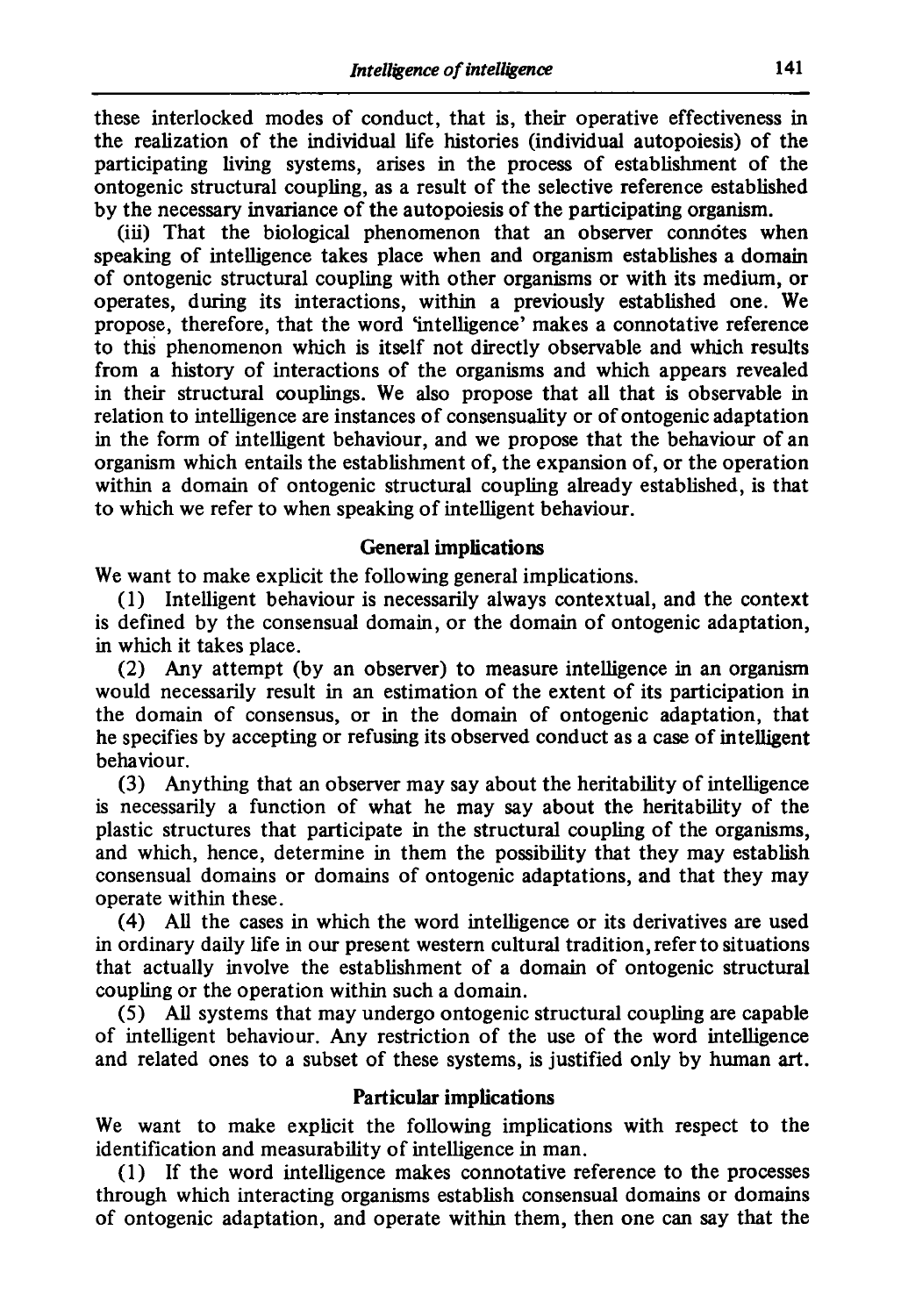phenomenon of intelligence takes place as an expression of the anatomical and physiological plastic structures that make possible for each organism its participation in the establishment of, and in the operation within, ontogenic domains of structural coupling in general. One can also then refer to these plastic structures as defining for each organism a general capacity for establishing domains of ontogenic structural coupling, regardless of whether such general capacity is measurable or not. Also, in these circumstances it would be biologically legitimate to expect individual observable differences in this general capacity among the members of any given population as a result of their individual structural differences. Yet, the phenomenon socially denoted by the word intelligence only arises in the interactions, and cannot be assumed to be the expression of some property of the individual organisms attached to some unique plastic structure in them, because the plastic structures of the organism that participate in the phenomenon of structural coupling do so only in a contingent manner while constitutively involved in the structural dynamics of the realization of the organism as a living (autopoietic) system. The pheonomenon of intelligence arises in the interactions of living systems, through their living, in the process of their living.

(2) It should be obvious that any attempt to measure intelligence in man would necessarily be dependent of culture. Not only because culture is the network of consensual domains in which a man exists as a social organism, but also because the culture in which a man exists defines the context in which he becomes an intelligent human being by participating in culturally specified consensual domains and domains of ontogenic adaptations. Therefore, since the phenomenon of intelligence cannot be directly observed, any procedure designed to measure intelligence in man will' necessarily fail and result only in an estimation of the frequency of intelligent behaviour of the subject in a particular domain of the culture. It will determine the extent to which the subject has developed consensuality in that culture, but it will not measure the extent to which he is able to participate in ontogenic structural coupling in general. In order to measure the latter, it would be necessary to explore all the possible consensual domains and domains of ontogenic adaptations in which the subject can participate, or else, it would be necessary to determine the domain of applicability of the processes that participate in the generation of any ontogenic structural coupling by the subject. Furthermore, the cultural domain in which any suitable procedure would estimate the frequency of intelligent behaviour by a given subject is necessarily determined by the structure of the procedure itself, and hence, explicitly or implicitly, the cultural domain for such a determination is chosen by the observer who selects or designs the procedure itself, and hence, explicitly or implicitly, the cultural domain for such a determination is chosen by the observer who selects or designs the procedure in use. It follows that, necessarily, any attempt to measure intelligence in man will result, foremost, in an estimation of the degree of acceptance, participation and adaptation of the subject to the culture specified by the measurement procedure, if no deception by the subject is involved. Moreover, the degree of acceptance, participation and adaptation (use of) to the cultural system in which he is immersed by any individual human being, also depends on factors such as socio-economic discriminations, social privileges, emotions and desires which may interfere or facilitate his involvement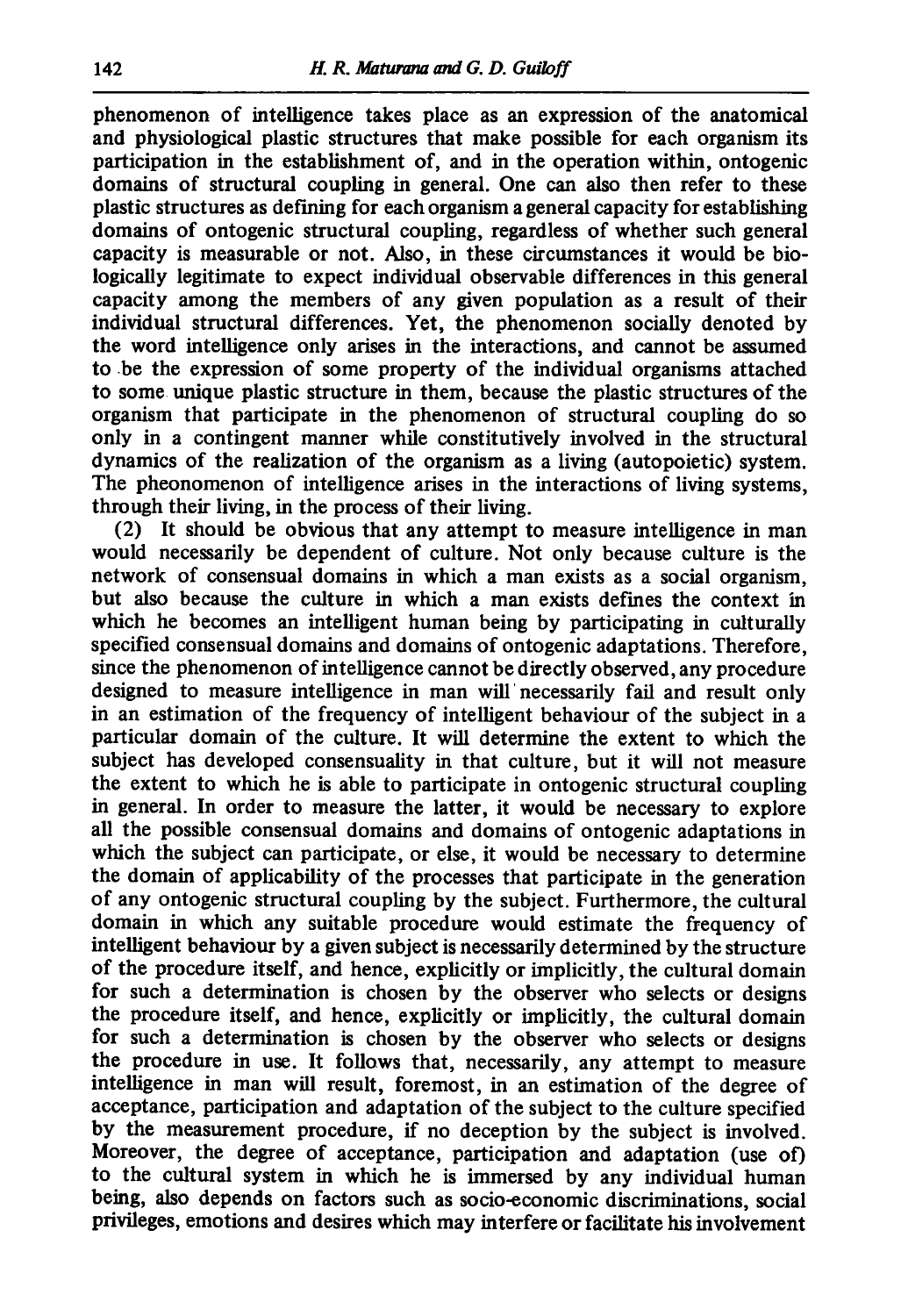in any particular consensual domain or domain of ontogenic adaptation, altering or without altering his ability to participate in others. Therefore, any particular estimation of the frequency of intelligent behaviour exhibited by a given subject will necessarily be an estimation of the subject's particular realization of a domain of intelligent behaviour after a particular history of socio-economic and emotional circumstances, and not an estlmation of his general capacity for consensuality and ontogenic adaptation. Also, since the socio-economic position of an individual depends greatly on historical circumstances which are determined through socio-economic concessions by other individuals of the society to which be helongs, but which do not necessarily reflect the social recognition of his capacity for consensuality or ontogenic adaptation, the socio-economic position of an individual (social success) cannot be deemed as a necessary expression of the magnitude of his intelligence. As a consequence, to advocate the validity of one particular procedure which estimates the extent to which an individual has intelligent behaviour in one particular culture as the procedure which properly measures intelligence, is not only to advocate an error, but it is also to advocate one particular culture as the valid culture.

(3) It is apparent that to the extent to which intelligence results when a consensual domain or domain of ontogenic adaptation is established by interacting organisms, and hence, is a class of relations that take place between organisms in their history of interactions, one cannot speak about the heritability of intelligence. However, one can view the heritability of the capacity for intelligent behaviour as a function of the heritability of the structures of the organism (in the nervous system and in the rest of the body) that determine and participate in the establishment of ontogenic structural couplings. That this should be the case is in no way peculiar to the phenomenon of intelligence. As every biologist knows, there is no heritability of conduct but there is heritability of the structures that determine the morphogenic relations which, given the proper history of interactions of the organism, lead to the ontogenic establishment (in the organism) of the structures that make possible for it to realize a given conduct as a given dynamics of states in a given environment. In other words, natural selection acts upon behaviour through the selection that takes place via effective behaviour of the structures that make possible the realization of those conducts which result in a reproductive advantage for the organisms involved. For these reasons the occurrence of intelligence in an animal species would be favoured by natural selection only if natural selection favoured the establishment of domains of ontogenic structural couplings in general by the members of the species, and not if it favoured the stabilization of a particular collection of cultural conducts that they may have developed. If the latter were the case, then a particular collection of originally cultural conducts could become a genetically stabilized collection of stereotyped (ritualistic) behaviours, through the positive selection of those structures that more easily led to their establishment in the ontogenic history of the members of the species. This would be negative selection for intelligence, since a genetically stabilized ritual behaviour is not intelligent behaviour because it does not result from an ontogenic structural coupling.

Cultures, in general, tend to suppress the establishment of those consensual domains or domains of ontogenic adaptations that threaten their stability,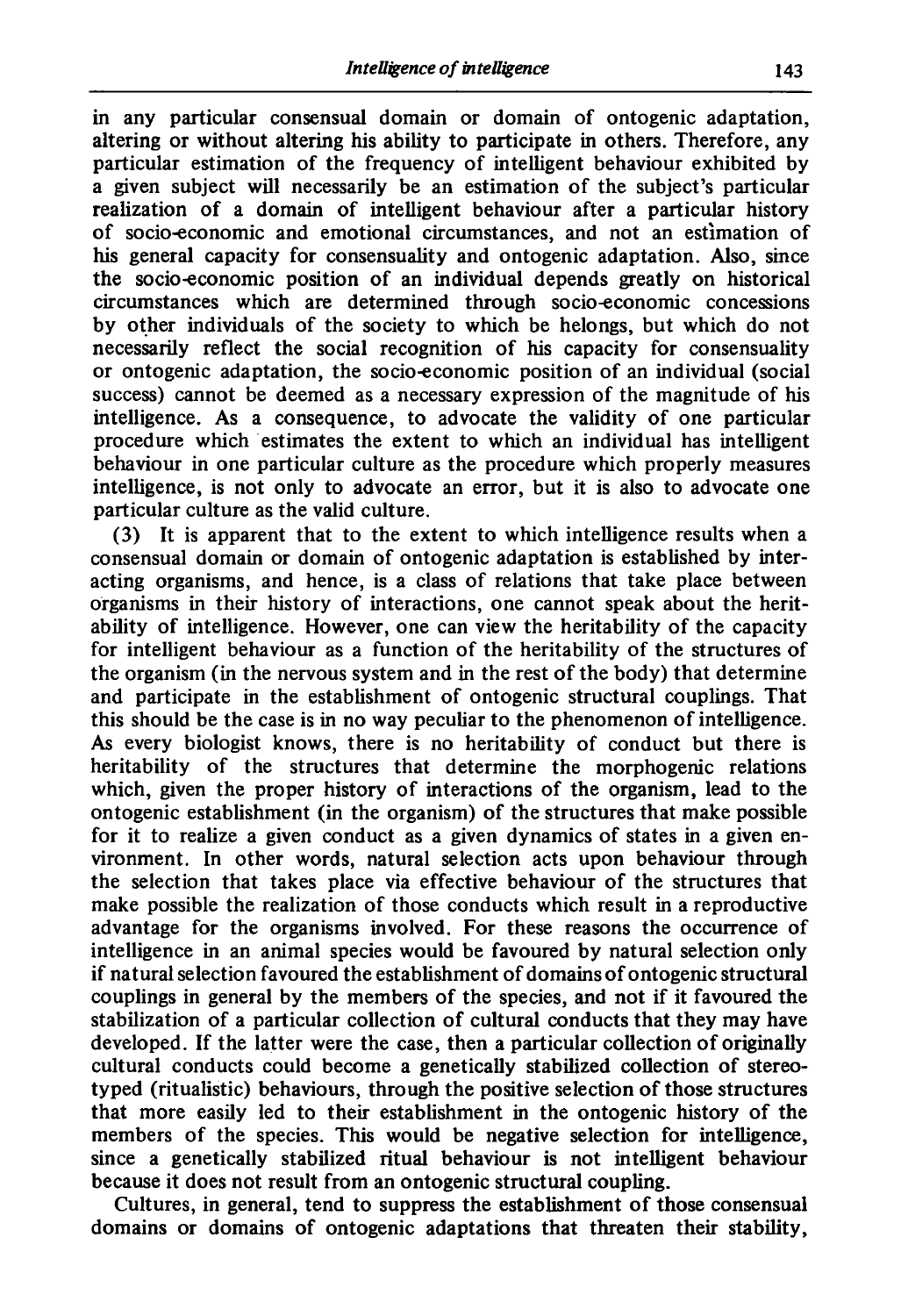and to facilitate those modes of conduct that enhance it, and thus tend to restrict intelligent behaviour. Therefore, a given culture may indeed become a domain of negative selection of intelligence if the behavioural restrictions that it entails become sufficiently systematic in determining the possible experiences and the accepted modes of conduct of its members, giving reproductive advantages to those individuals who acquire and maintain unchanged the culturally stipulated proper modes of conduct more easily than others. If this were the case, the result would be the systematic selection of particular behavioural abilities and the general stabilization of the structures which make them possible. Contrarywise, any culture that favours the establishment of domains of ontogenic structural coupling in general, and not of any one in particular, may constitute a habitat that favours the positive selection of intelligence.

(4) The genetic endowment of an organism may have one expression or another according to the historical circumstances under which its ontogeny takes place, but what usually occurs is that the circumstances of ontogeny are recursively determined by ontogeny itself in a standard manner for the members of the same species. Therefore, since the structure of the organism in general, and of its nervous system in particular, are plastically specified during the life of each organism along its ontogeny through a dynamics of selective interactions between the organism and its medium, it would not be legitimate to consider intelligence as a biological phenomenon of simple genetic or environmental determination. Furthermore, since intelligent behaviour is the expression of the repetitive and recursive application of the operations that lead to the establishment of a consensual domain or of a domain of ontogenic adaptation, and since these operations are independent of the circumstances of their application, the genetic dependence of the structures which make these operations possible will be apparent only when there are no ontogenic (environmental or genetic) interferences, either with the establishment of these structures or with the application of their operation. In these circumstances, to the extent that the detailed operation of the structural coupling during ontogeny is not know, it is not yet possible to determine those conditions that interfere with the establishment of the structures that permit it, nor when those conditions are changed as a result of cultural or genetic change. So, it is not properly known to what extent a family, a socioeconomic class, or the society at large provide similar or different environmental conditions for the development of the structures that permit in any particular case the establishment of a consensual domain. Also, it is not well known to what extent interferences, which are not as extreme as malnutrition or language deprivation, with the participation of a growing child in the dominant consensual domains of the society in which he grows, so that be becomes socially maladapted according to the accepted standards of the society, result in an impairment of his structural development that interferes with his general ability to establish domains of ontogenic structural couplings. Consequently, although it is obvious that for any organism intelligence is a function of its genetic constitution, to talk about the heritability of intelligence is not only phenomenally meaningless, but it is also a semantic trap leading to the false belief that hierarchies established through differences in intelligent behaviour are biologically founded. From all that we have said it should be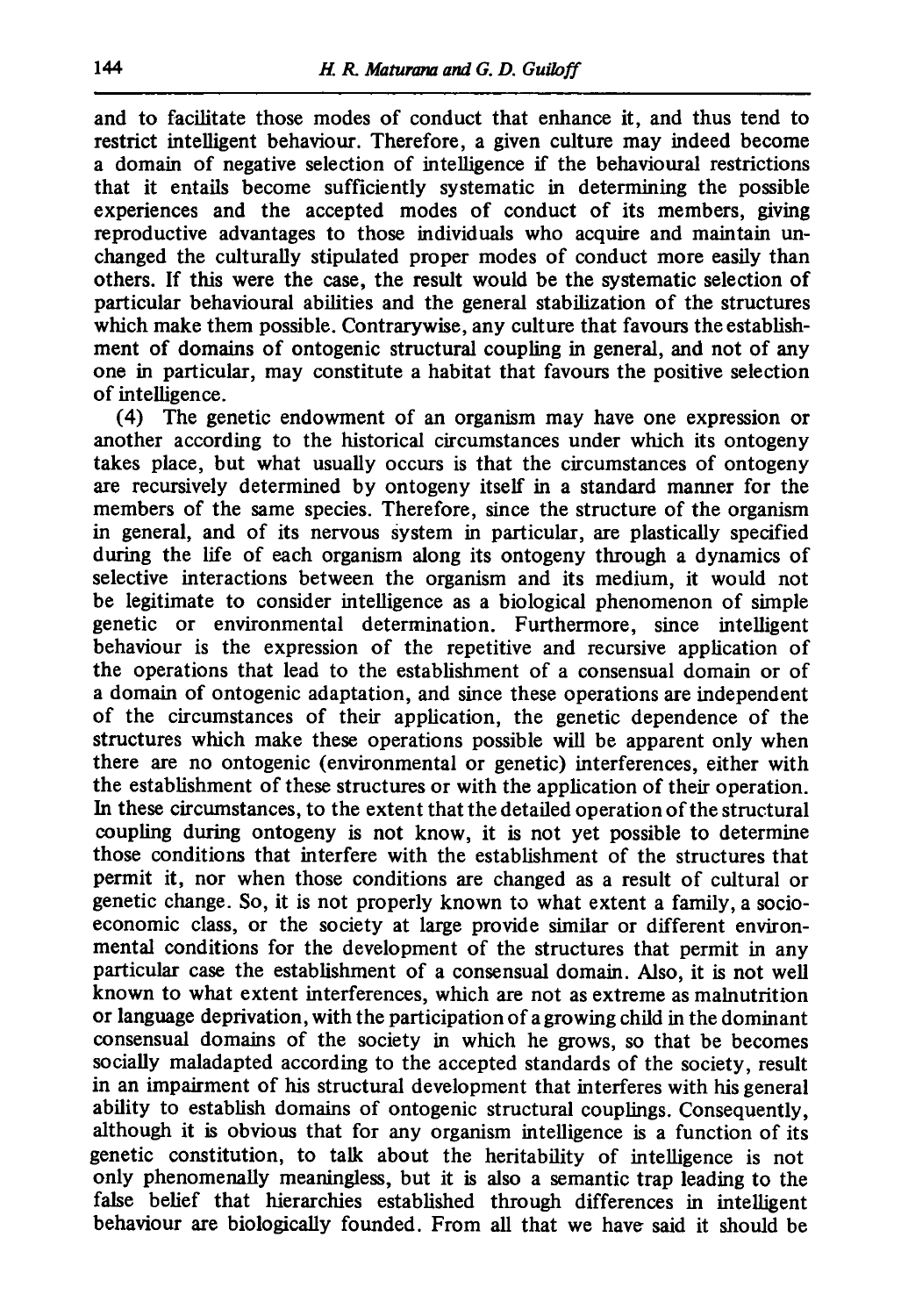apparent that the latter cannot be seriously considered to be the case. At most, one could talk about the heritability of the structures which make intelligent behaviour possible, but one cannot do this at present because these structures and their heritability are unknown.

To the extent that human evolution has been bound to the evolution of consensuality and ontogenic adaptability, through the evolution of language (consensuality) coupled to the evolution of the ability to manipulate the medium (ontogenic adaptability) and as long as these continue being central human features, all human races can be expected to be similarly submitted to the fundamental ecological selection for consensuality and ontogenic adaptability typical of human evolution, and hence, to constitute human populations whose members have comparable genetic variabilities in the structures responsible for their intelligent behaviour. If this is the case, one can then expect that most differences in the distribution of intelligent behaviour observable in different populations should be the result of a cultural bias introduced by the observation procedure.

(5) In any attempt to measure intelligence, all that one can do is to try to make an estimation of the frequency of intelligent behaviour of a given subject in a given consensual domain or in a given domain of ontogenic adaptation, and express this estimation either as an index of individual performances relative to an arbitrary standard scale of reference, or as an index of comparative performances relative to the distribution of instances of intelligent behaviour in a population.

(6) It is apparent that point (2) in this section applies to IQ measurements, and, therefore, that an IQ test measures the degree of cultural adaptation of a given subject regardless of what the observer may infer from it about the subjects' capacity for consensuality or ontogenic adaptation. Hence, any cross-cultural application of IQ measurements is necessarily culturally biased in a manner that cannot be corrected by any statistical method because the cultural bias does not depend on the sample or sampling procedure. In this case the cultural bias depends strictly on culture, that is, it depends strictly on the ethical validation of the cultural equivalences implicitly (or explicitly) assumed by the observer in his decision of applying cross-culturally an IQ test designed for one of the involved cultures only.

All cultures are biologically equivalent as well as biologically and culturally self-contained because they all provide operationally independent (though not necessarily isolated) biological and cultural media for the individual realization of its members. History shows that this is always the case, and that he who does not comply with the demands of his culture either becomes antisocial and is eliminated by forceful destruction or exclusion (social criticism, prison, banishment), or else he may become socially acceptable as a social innovator after his disturbing influences have resulted in social change. Yet, to the extent that all cultures are biologically equivalent, cultural values (that is, values in general) have no other reference for validity than the *cultural consensus* to which they belong. Therefore, no cross-cultural equivalences of intelligent behaviour can be established through the application of a test designed for one culture without implying an ethical bias in the validation of the eciuivalences, and, hence, without implying in a metadomain a decision that specifies one culture as a preferential reference system for the evaluation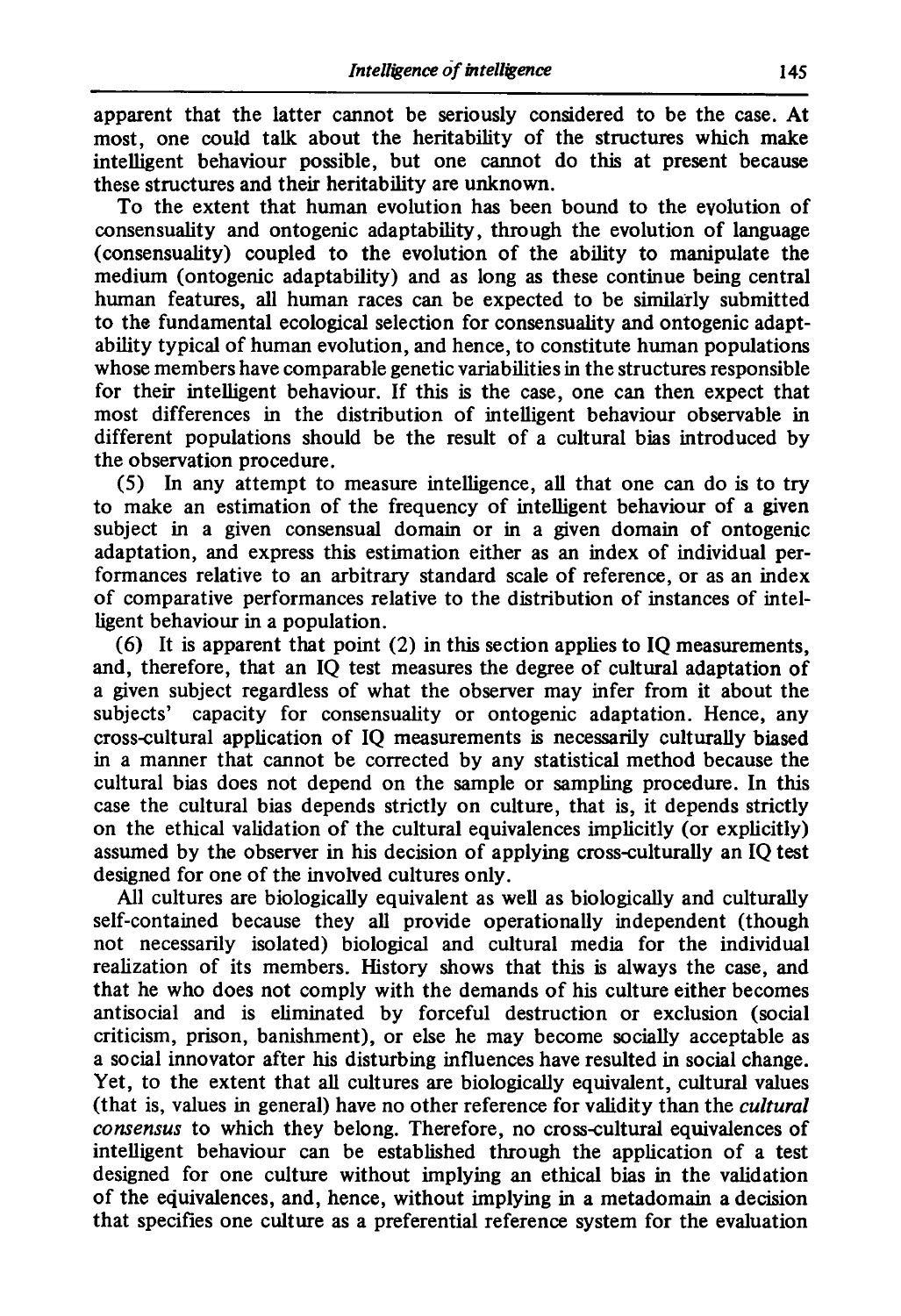of the cross-cultural measurements. Consequently, although the cross-cultural application of IQ tests is irrelevant to the question of intelligence, it is highly relevant and revealing in the social and political domains because it always entails an ethical choice made by the observer. However, if one insists in making some cross-cultural comparison with respect to intelligent behaviour, the best that one could do would be to design a specific test for intelligent behaviour distribution for each culture, and consider the relative position of each individual in his own culture as an expression of his cultural adaptation. If this were done, one could then say that subject A in culture  $\alpha$  and subject B in culture  $\beta$ , are either similarly or differently adapted to the culture to which they have been assigned by the test procedure.

## **Conclusions**

The following are some of our conclusions.

(1) Although one can make connotative references to intelligence as a phenomenon resulting from the operation of the processes that participate in ontogenic structural coupling, intelligence as a configuration of relations between processes occurring in the structural coupling is not measurable and not directly observable. In fact, intelligence is realized as a phenomenon only through particular instances of consensuality or ontogenic adaptation in the form of cases of intelligent behaviour, which are all that can be observed.

(2) Intelligent behaviour as an instance of consensuality or as an instance of ontogenic adaptation has no magnitude; either there is intelligent behaviour in a given domain of structural coupling or there is not. Therefore, as it occurs with intelligence, intelligent behaviour is not measurable. All that an observer can do in quantitative terms is to estimate the use which a given subject makes of a consensual domain or of a domain of ontogenic adaptation that he, the observer, defines by specifying a subdomain of it by means of a test procedure, and thus, to obtain an estimation of the actual consensuality existing between himself and the subject in the domain of his stipulation. This is what the IQ test does.

(3) The IQ index only reflects the relative position of the tested subjects according to a rating defined by the observer in relation to each subject's use of a collection of stipulated modes of behaviour proper to a consensual domain or to a domain of ontogenic adaptation of the observer's choice. Therefore, although IQ indices necessarily imply consensuality or ontogenic adaptation, and the subjects can be listed in a performance series according to them, they are not measurements of intelligence or of the intrinsic capacity for ontogenic structural couplings of the subjects.

(4) No racial, social or educational discrimination can be justified under the argument of the heritability of racial or social class differences in intelligence or intelligent behaviour.

(5) Social success cannot be considered as an expression of the greater intelligence of the successful person with respect to the less successful ones, because social success depends on the consensual concession of power by others regardless of the intrinsic consensual capacity of the subject.

(6) Any attempt to make cross-cultural assessments of intelligent behaviour entails the choice by the observer of a value system as a reference value system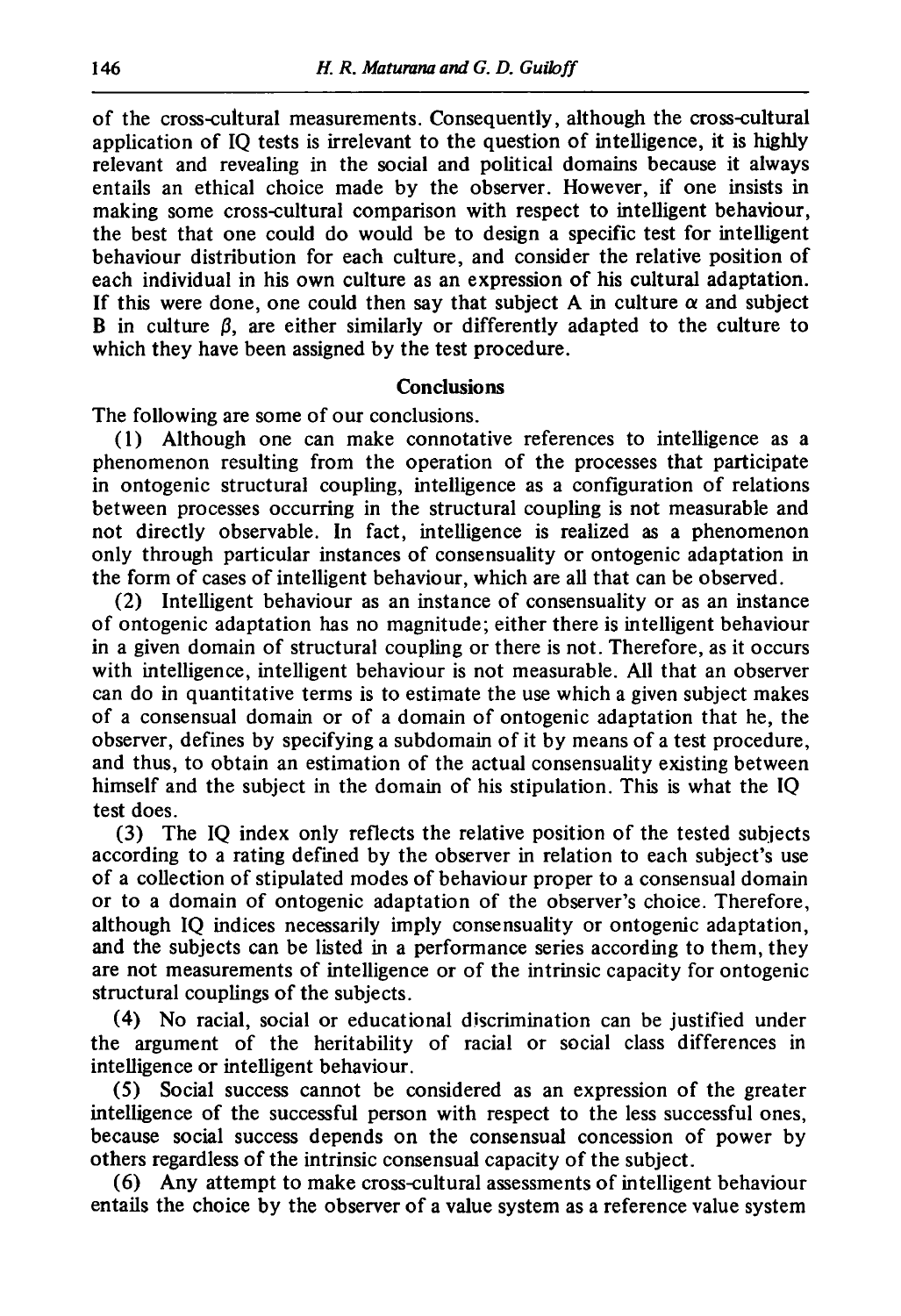for specifying the cultural equivalences that he will necessarily impose in the assessment.

This is so because any assessment of the capacity for ontogenic structural coupling in a subject requires that the observer and the subject should operate in the same consensual domain.

In consequence any cross cultural assessment of intelligent behaviour is necessarily biased by the desires or preferences of the observer.

(7) All sentences presented at the beginning reflect cases of operation in some domain of ontogenic structural coupling, or constitute references to their establishment. In this sense the treatment of the question 'What is intelligence?' offered in this article adequately accounts for the phenomena connoted by the current uses of the words intelligence or intelligent. At the same time, this treatment reveals that frequently these words are used in a manner that obscures the actual phenomenon of intelligent behaviour by treating it as the expression of some particular property of the individuals and not as a feature of the interactions in which these participate. This concealment of the phenomenon of intelligence as it takes place in the actual operation of the organisms is of no consequence as long as one does not ask the question 'What is intelligence?', or one does not attempt to pursue the social implications of assuming that the word intelligence refers to a discrete individual property.

#### An ethical remark

The stability of a society as a particular social system distinguishable by a particular configuration of consensual (social) relations between its component human beings, necessarily depends on the stability of the domains of behaviour of its individual members. Therefore, the social restrictions of conduct which reduce original (for that society, extravagant) behaviour, specifically those restrictions that reduce to a minimum the intelligent behaviours that define new dimensions in the social relations, are desirable from the point of view of the stability of the social relations that characterize any particular society. This is clearly expressed in Aldous Huxley's *Brave New World* where those individuals capable of intelligent behaviour (the Alphas) who conceived new social relations or institutions through the establishment of new domains of ontogenic structural coupling, had to be excluded and sent to the 'Island'. In fact, a human society which is efficient in discriminating and restricting human behaviour in the domain of intelligence, as every totalitarian system attempts to be, is a society more stable than one less efficiently restrictive. In other words, the institutions and social relations that define such a society as a particular social system remain invariant for a longer period than the institutions and social relations which characterize a society that more readily accepts new modes of behaviour (novel ontogenic structural couplings) and does not eliminate innovators. In a restrictive society intelligent behaviour is a social threat that must be neutralized either through its elimination, or through the rigid stipulation of the permitted modes of conduct which define a domain of behavioural variability within which the society as a social system can compensate (and absorb without change) its disturbing influences. For these reasons, if one does not want to live in a society that justifies social, political, cultural or economic discrimination and abuse with false notions of scientific truth, respect for mankind, social wellbeing, national superiority